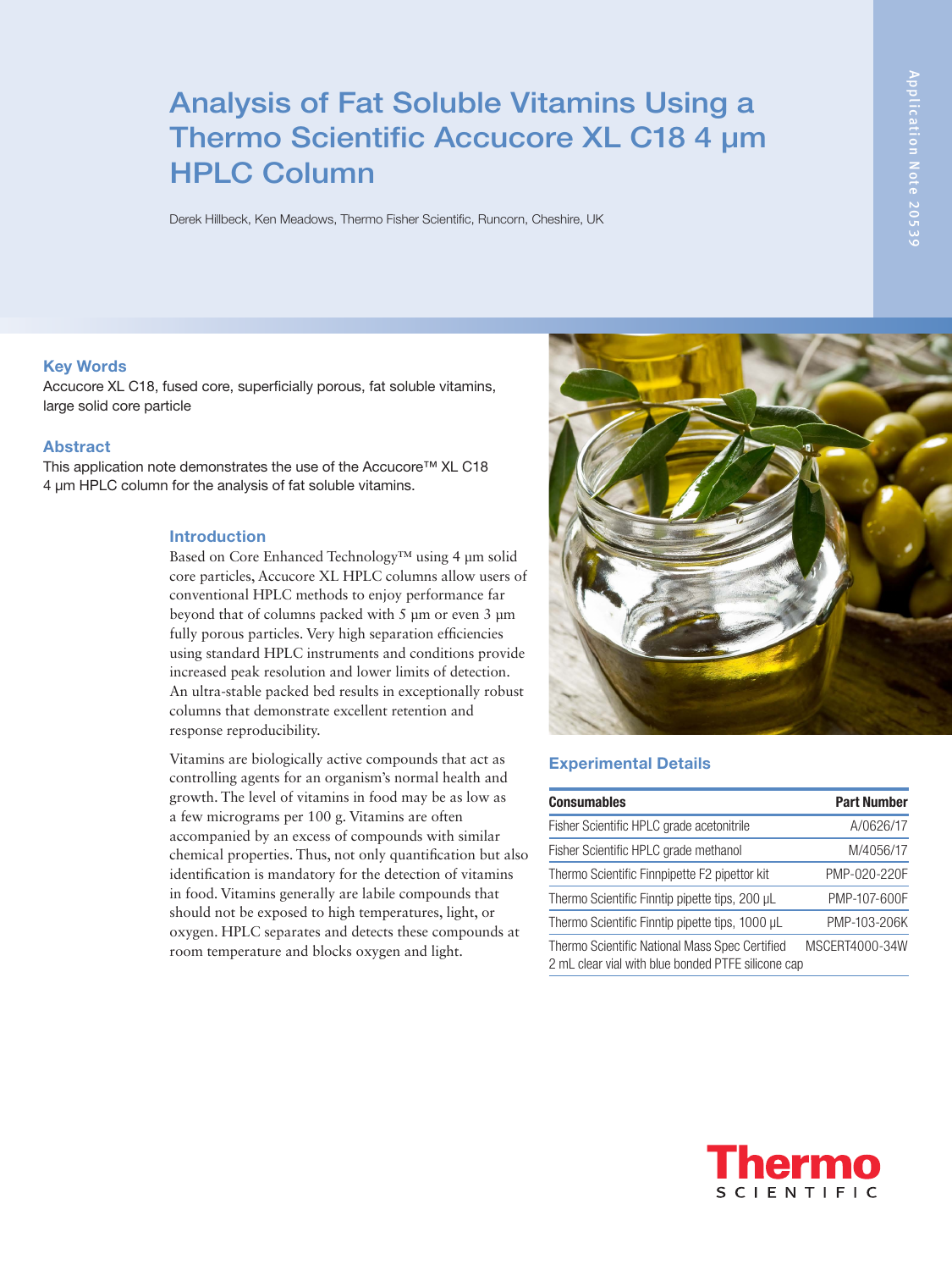#### Sample Preparation

A mixed working standard of vitamin K1 (500 µg/mL), vitamin K2 (500 µg/mL), vitamin E (500 µg/mL), vitamin E acetate (500 µg/mL), vitamin D2 (1500 µg/mL) and vitamin D3 (25 µg/mL) was prepared in 80:20 v/v acetonitrile:methanol

| <b>Separation Conditions</b> |                                                                                                       | <b>Part Number</b> |
|------------------------------|-------------------------------------------------------------------------------------------------------|--------------------|
| Instrumentation:             | Thermo Scientific Dionex UltiMate 3000 RSLC<br><b>HPLC</b> system                                     |                    |
| Columns:                     | Thermo Scientific Accucore XL C18 4 um,<br>$150 \times 4.6$ mm<br>Fully porous C18 5 um, 150 x 4.6 mm | 74104-154630       |
| Mobile phase A:              | 80:20 (v/v) acetonitrile: methanol                                                                    |                    |
| Column temperature:          | 30 °C                                                                                                 |                    |
| Injection volume:            | $5 \mu L$                                                                                             |                    |
| Flow rate:                   | 1 mL/min                                                                                              |                    |
| UV detection:                | 280 nm                                                                                                |                    |
|                              |                                                                                                       |                    |

#### **Results**

The analysis of six fat soluble vitamins on an Accucore XL C18 4 µm column gave resolution of greater than 2.5 for all compounds (Figure 1). Resolution of the critical pair (vitamin D2 and D3) increased by 30% to 2.5 for the Accucore XL C18 4 µm compared to 1.92 for the 5 µm fully porous C18 column. Table 1 shows that use of the Accucore XL provided an average increase in efficiency of 82% for all six compounds when compared to the fully porous column. This was achieved with a minimal backpressure increase, from 47 bar with the 5 µm fully porous column to 62 bar for the 4 µm Accucore XL column.



Figure 1: Chromatograms for 5 µm fully porous C18 (top) and 4 µm Accucore XL C18 (bottom)